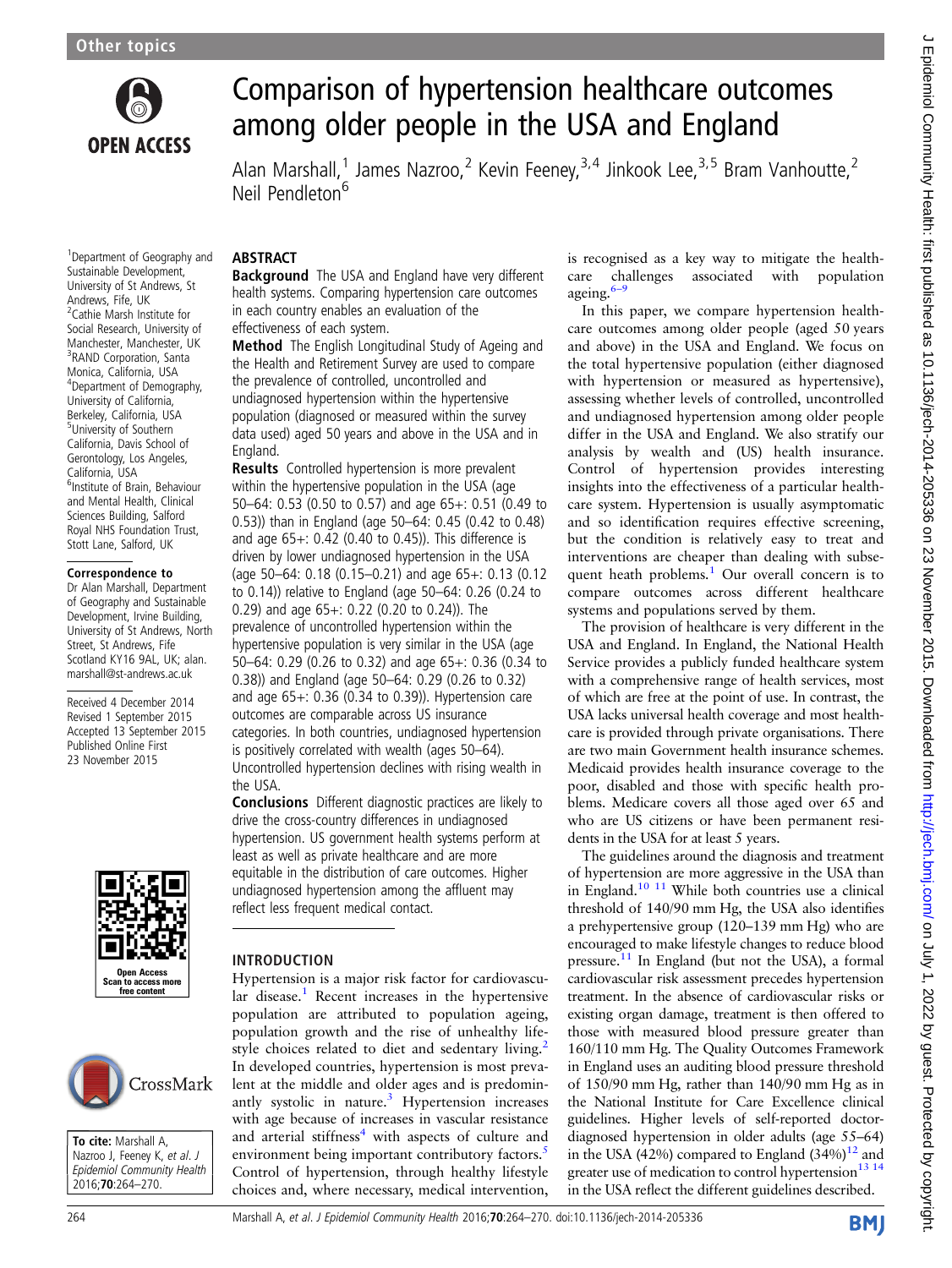The existing research on hypertension care in the USA and England focuses on management of the condition in the population diagnosed with hypertension. It finds no cross-country difference in the levels of control of hypertension to clinical targets between the ages of 50 and 65 but greater control in the USA over the age of  $65.^{14}$  $65.^{14}$  $65.^{14}$  We extend this research in a number of important areas, providing a fuller account of the effectiveness of each healthcare system in managing the condition. We include undiagnosed hypertension in our analysis rather than focusing only on the management of known cases of high blood pressure. Public health systems have a responsibility to treat known cases of hypertension as well as to identify individuals with high blood pressure, especially given the asymptomatic nature of the condition. Thus, comparison of undiagnosed hypertension in the USA and England is an essential aspect of any cross-national evaluation of hypertension management. We also consider differences in hypertension care outcomes among persons aged 50–64 years with different forms of US health insurance, rather than simply treating this age group as being covered by a single 'market-based' system.<sup>[14](#page-6-0)</sup> This distinction is particularly valuable because it includes those individuals who hold no health insurance, an important concern of healthcare systems dominated by the private sector.

# METHODS

## Data

We use wave four of the English Longitudinal Study of Ageing  $(ELSA)^{15}$  $(ELSA)^{15}$  $(ELSA)^{15}$  and wave nine of the Health and Retirement Survey  $(HRS),<sup>16</sup>$  representative samples of the population aged over 50 in England and the USA in 2008/2009. We include only those previously diagnosed with or being treated for hypertension or who were measured as hypertensive; all our results (unless otherwise stated) apply to this hypertensive population. Our sample sizes are 4586 in HRS and 4307 in ELSA. [Table 1](#page-2-0) provides the descriptive statistics.

## Variables

HRS and ELSA are harmonised with a comparable set of data on the health and circumstances of the older population. We create a hypertension care variable with three outcomes:

Hypertension controlled—individuals diagnosed with hypertension in the past or receiving treatment for the condition who were normotensive in the survey

Hypertension uncontrolled—individuals diagnosed with hypertension in the past or receiving treatment for the condition who were hypertensive in the survey

Hypertension undiagnosed—individuals never diagnosed with hypertension in the past and not receiving treatment for the condition who were hypertensive in the survey

Throughout this paper, we use a threshold of systolic blood pressure over 140 mm Hg or a diastolic blood pressure over 90 mm Hg to indicate measured high blood pressure reflecting clinical guidelines. In the HRS and ELSA, three blood pressure measurements were taken 60 s apart. The average of at least two of these measures is used in the analysis reported here. Blood pressure was measured using an Omron HEM-780 blood pressure monitor in the HRS and an Omron HEM-907 blood pressure monitor in ELSA. In HRS and ELSA, previous diagnosis and hypertension treatment are self-reported. We include a number of other control variables in our model that are known to be associated with hypertension (age, sex, body mass index (BMI), ethnicity (White, Non-White England, Non-White US), wealth quintiles (total net wealth of household (US) or benefit

unit (England)) and US insurance group (no insurance, private insurance, government insurance).

# Model

We fit multinomial logistic regression models to predict hypertension healthcare outcome taking hypertension controlled as our reference category. We fit three sets of models.

- 1. Base model—country, age, sex, BMI, ethnicity (White, England Non-White, US Non-White)
- 2. Health insurance model—country and insurance status (England, US private insurance, US government insurance, US no insurance), age, sex, ethnicity, BMI, wealth
- 3. Wealth inequality model—age, sex, BMI, ethnicity and wealth (models fitted for the USA and England separately)

We fit all models in Stata (SE/12.1 for windows) using maximum likelihood estimation and use appropriate survey weights to account for sample selection and non-response. We fit separate models for the population aged under 65 and the population aged 65 or over, reflecting the very different health insurance systems in the USA for each age group.

# RESULTS

For the full older population in the HRS and ELSA samples, the mean systolic blood pressure is higher in England (133 mm Hg) compared to the USA (131 mm Hg) (p<0.0001), a difference that holds for women (USA: 132 mm Hg, England 130 mm Hg (p<0.0001)), but not men (USA: 134 mm Hg, England 134 mm Hg (p=0.94)). Mean diastolic blood pressure is lower in England (74 mm Hg) relative to the USA (79 mm Hg) (p<0.0001) with similar findings by sex. The analysis presented from here relates to the population either previously treated/ diagnosed with hypertension or measured with high blood pressure. In the USA, this comprises 59% of the population aged 50–64 and 74% of the population aged  $65+$ ; in England, this comprises 45% of the population aged 50–64 and 68% of the population aged 65+. These differences between countries for each age group are statistically significant (p<0.0001) and driven by higher levels of diagnosis/treatment in the USA. [Figure 1](#page-3-0) summarises these differences, with the proportion of the total hypertensive population with uncontrolled hypertension comparable in each country.

We now consider whether the cross-country differences in hypertension care outcomes (fi[gure 1](#page-3-0)) hold after controlling for age, sex, BMI and ethnicity. We then examine if there are further differences in hypertension care outcomes across US insurance groups and how these compare to England where there is universal access to the National Health Service.

Taking the base model first, the most striking difference in figure 2A is the lower predicted probability of having undiagnosed hypertension in the USA compared to England for both the 50–64 and 65+ age groups. [Figure 2A](#page-3-0) reveals higher control of hypertension in the USA compared to England (at both age groups) whilst levels of uncontrolled hypertension are very similar in the USA and England at each age group. Interestingly, if we set the threshold for measured high blood pressure at the auditing level in the English Quality Outcomes Framework (150/90 mm Hg), then cross-national differences in care outcomes are not significant except for persisting (but attenuated) lower levels of undiagnosed hypertension in the USA at the very oldest ages (results not shown).

The insurance model adds detail to the base model by subdividing the USA into groups of 'private insurance', 'Government insurance' and 'no insurance' (see [table 2](#page-4-0) and fi[gure 2](#page-3-0)B.). Striking results are the very low level of undiagnosed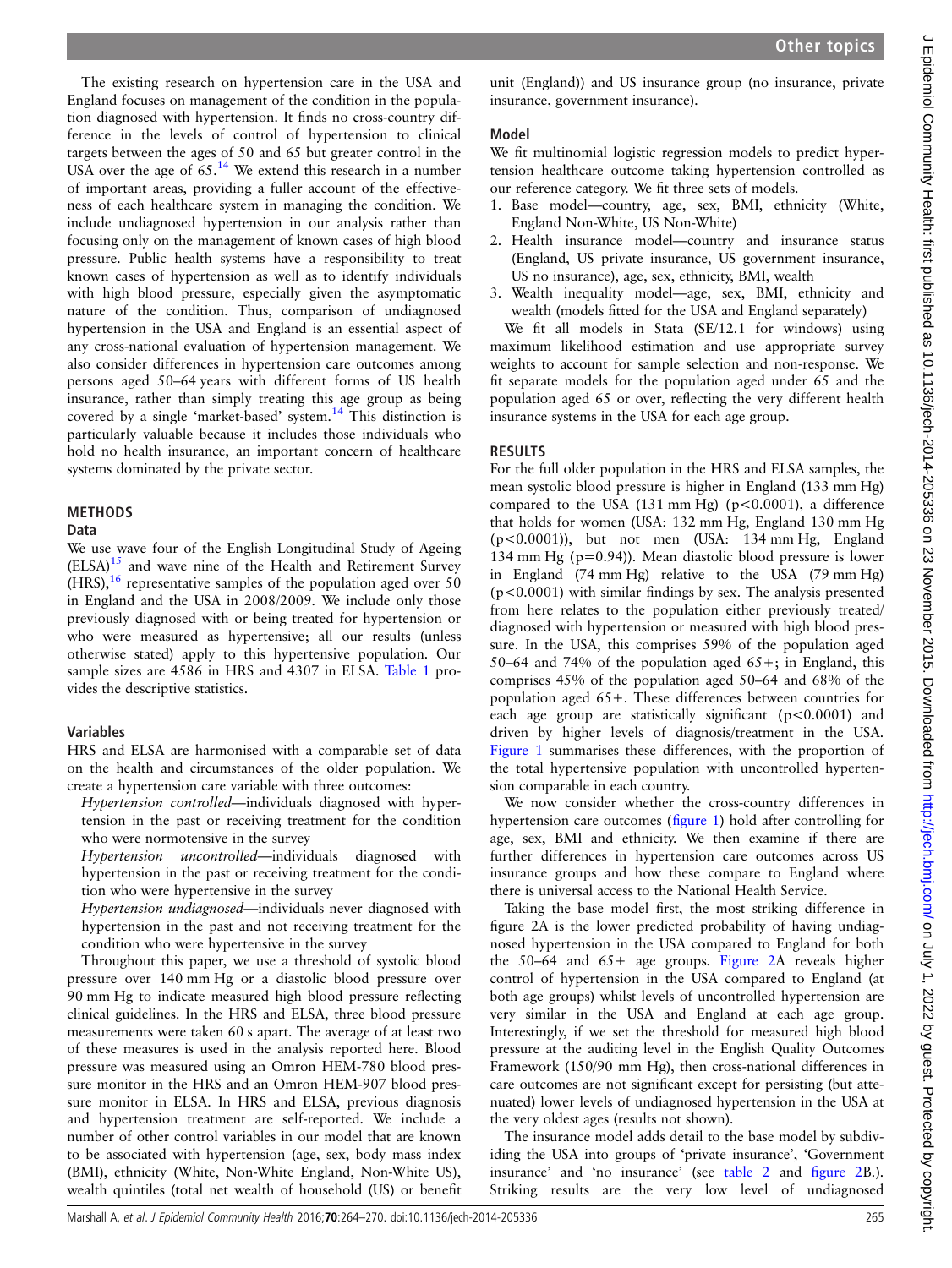#### <span id="page-2-0"></span>Table 1 Summary statistics on variables in the HRS and ELSA samples

|                                      | <b>England</b> |          |                | <b>USA</b> |                |                |  |
|--------------------------------------|----------------|----------|----------------|------------|----------------|----------------|--|
|                                      | N              | Per cent | 95% CI         | N          | Per cent       | 95% CI         |  |
| Hypertension care outcome            |                |          |                |            |                |                |  |
| Hypertension controlled              | 1849           | 44       | 42 to 45       | 2381       | 51             | 49 to 53       |  |
| Hypertension uncontrolled            | 1428           | 33       | 31 to 34       | 1563       | 33             | 32 to 35       |  |
| Hypertension undiagnosed             | 1030           | 24       | 22 to 25       | 642        | 16             | 14 to 17       |  |
| Gender                               |                |          |                |            |                |                |  |
| <b>Males</b>                         | 2012           | 47       | 46 to 49       | 1887       | 47             | 45 to 49       |  |
| <b>Females</b>                       | 2325           | 53       | 51 to 54       | 2650       | 53             | 51 to 55       |  |
| Aget                                 |                |          |                |            |                |                |  |
| $50 - 54$                            | 272            | 8        | 7 to 9         | 148        | $\overline{2}$ | $1$ to $3$     |  |
| $55 - 59$                            | 612            | 18       | 16 to 19       | 548        | 22             | 21 to 24       |  |
| $60 - 64$                            | 900            | 17       | 16 to 18       | 558        | 20             | 18 to 22       |  |
| $65 - 69$                            | 682            | 13       | 12 to 14       | 875        | 16             | 15 to 17       |  |
| $70 - 74$                            | 764            | 14       | 13 to 15       | 874        | 13             | 11 to 13       |  |
| $75 - 79$                            | 527            | 12       | 11 to 14       | 705        | 11             | 10 to 12       |  |
| $80 - 84$                            | 326            | 9        | 8 to 11        | 441        | 9              | 8 to 10        |  |
| 85                                   | 254            | 8        | 7 to 10        | 388        | $\overline{7}$ | 7 to 8         |  |
| <b>BMI</b>                           |                |          |                |            |                |                |  |
| Underweight                          | 21             | 0.01     | 0.003 to 0.009 | 47         | 0.009          | 0.006 to 0.012 |  |
| Normal                               | 817            | 20       | 18 to 21       | 1121       | 24             | 22 to 25       |  |
| Overweight                           | 1716           | 42       | 40 to 44       | 1730       | 39             | 37 to 41       |  |
| Obese                                | 1570           | 38       | 36 to 40       | 1591       | 37             | 35 to 39       |  |
| Ethnicity                            |                |          |                |            |                |                |  |
| White                                | 4202           | 97       | 96 to 98       | 3592       | 84             | 82 to 85       |  |
| Non White                            | 102            | 3        | $2$ to $4$     | 945        | 16             | 15 to 18       |  |
| Wealth quintiles                     |                |          |                |            |                |                |  |
| Least well off                       | 767            | 21       | 20 to 23       | 894        | 19             | 18 to 21       |  |
| Second least well off                | 886            | 22       | 20 to 23       | 1015       | 22             | 21 to 24       |  |
| Middle wealth quintile               | 857            | 19       | 18 to 21       | 916        | 20             | 18 to 21       |  |
| Second most well off                 | 890            | 20       | 19 to 22       | 876        | 19             | 18 to 21       |  |
| Most well off                        | 846            | 17       | 16 to 19       | 836        | 19             | 18 to 21       |  |
| <b>Health Insurance</b>              |                |          |                |            |                |                |  |
| Private insurance                    | <b>NA</b>      |          |                | 2558       | 63             | 61 to 64       |  |
| Government insurance                 | <b>NA</b>      |          |                | 1778       | 32             | 30 to 34       |  |
| No insurance                         | <b>NA</b>      |          |                | 190        | 6              | 5 to 7         |  |
| Blood pressure test                  |                |          |                |            |                |                |  |
| Took a test in the last year         | 3883           | 88       | 87 to 89       | <b>NA</b>  |                |                |  |
| Did not take a test in the last year | 500            | 12       | 11 to 13       | <b>NA</b>  |                |                |  |

All percentages reported in this table are weighted using appropriate survey weights.

BMI, body mass index; ELSA, English Longitudinal Study of Ageing; HRS, Health and Retirement Survey; NA, not applicable.

hypertension among those with government insurance (50–64) and the comparability of hypertension healthcare outcomes for those over the age of 65 in the USA regardless of the insurance category. Unsurprisingly, those with no insurance have the worst care outcomes in the USA although the relative risk ratios are not significantly different to the private group (reference category) indicating no difference in the relative risk of switching between categories of hypertension care conditional on being in the 'US no insurance group' compared to the 'US private insurance group'. However, it seems likely that the small sample size of the population with no insurance (see table 1) lacks sufficient power for differences to be distinguished. Levels of undiagnosed hypertension are significantly higher in England compared to the US group with private insurance, but model probabilities of uncontrolled hypertension are comparable in England and for those in the US with private insurance.

The wealth models test whether there are wealth gradients in hypertension healthcare outcomes in the USA and England separately.<sup>i</sup> There is little evidence of a wealth gradient in uncontrolled hypertension in England, but an indication of lower risks of uncontrolled hypertension with increasing wealth in the USA (see [table 3\)](#page-4-0). For the 50–64 age group in England and the USA, there is a suggestion of increases in the probability of undiagnosed hypertension with wealth. Interestingly, the wealth gradient of undiagnosed hypertension in England disappears after including a variable indicating whether an individual had a blood pressure test in the year prior to the interview (results not shown). We do not find any evidence for a wealth gradient in undiagnosed hypertension for the  $65+$  age group in either country.

<sup>i</sup>We obtain the same conclusions if we fit a single model with a country\*wealth interaction (results not shown).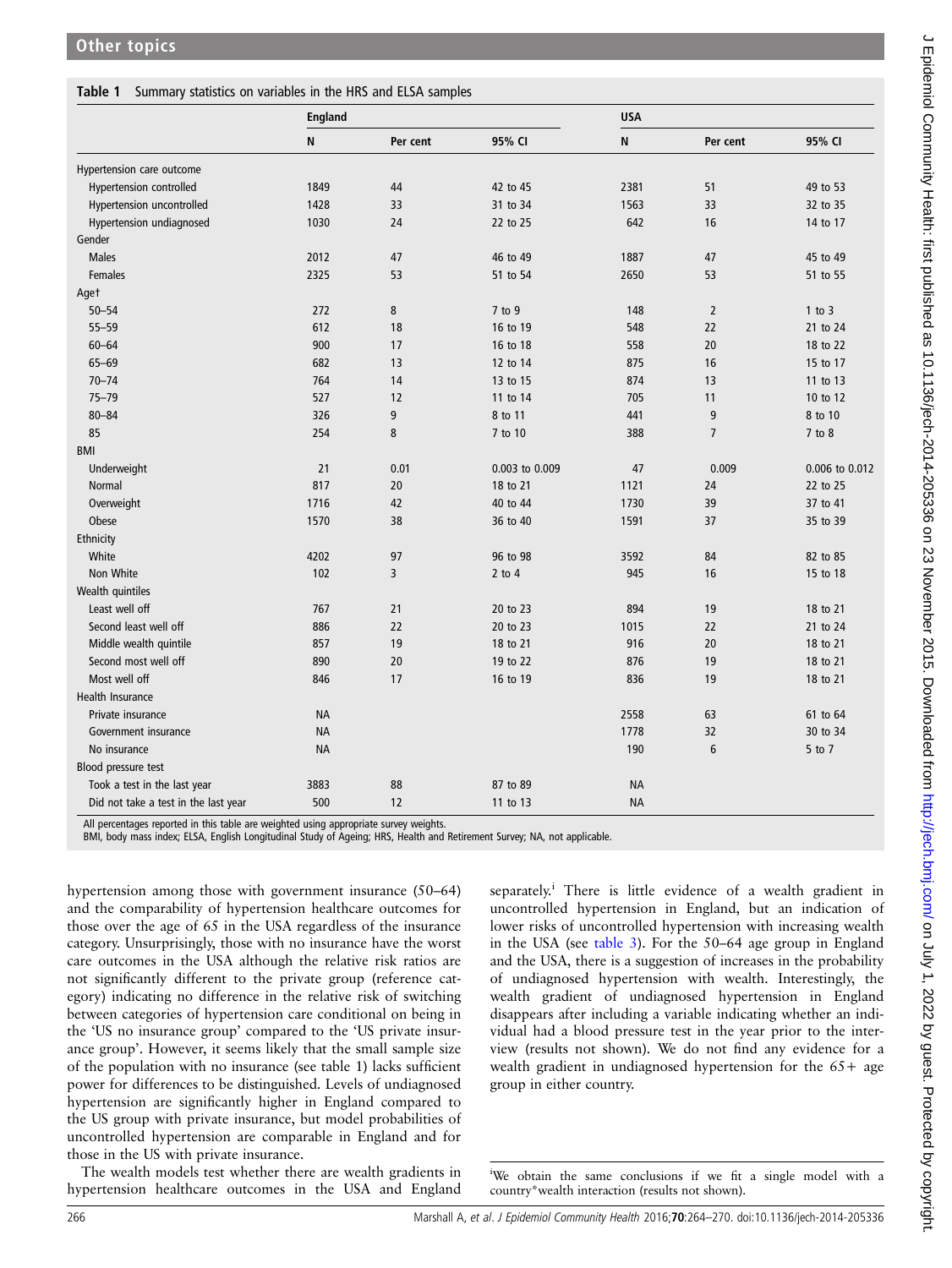<span id="page-3-0"></span>

Figure 1 (A) Proportions in each hypertension category (hypertensive controlled, hypertensive uncontrolled and hypertensive undiagnosed) in England and the USA (males) (B). Proportions in each hypertension category (hypertensive controlled, hypertensive uncontrolled and hypertensive undiagnosed) in England and the USA (females).

## **DISCUSSION**

The results above reveal four key findings relating to the population with hypertension (either previously diagnosed or measured within the HRS/ELSA surveys). First, there are higher levels of undiagnosed hypertension in England relative to the USA with comparable probabilities of uncontrolled hypertension in each country. Second, there is no evidence to suggest that older people in the USA with private health insurance receive better hypertension care compared to those who hold government insurance, including at the 50–64 age group, where there is a suggestion that care outcomes are worst for those lacking any health insurance. Third, in each country, there are higher levels of undiagnosed hypertension among the most affluent than among the poorest. Finally, the US healthcare system is less equitable than that in England in terms of uncontrolled hypertension, which becomes less prevalent with increasing wealth.

The greater extent of undiagnosed hypertension (among those with hypertension) in England relative to the USA may stem from the different procedures in each healthcare system for diagnosing and treating hypertension. In particular, the Quality Outcomes Framework in England may have incentivised primary care practices to treat to a blood pressure threshold of 150/90 mm Hg, rather than 140/90 mm Hg as in the National Institute for Care Excellence clinical guidelines. Evidence on the benefits of medication for those with borderline hypertension

 $(140-150 \text{ mm Hg})$  is mixed,<sup>[17](#page-6-0)</sup> particularly at the very oldest ages  $(80+)$ ,<sup>[7](#page-5-0)</sup> <sup>18</sup> and further research is required to determine whether the lower levels of undiagnosed hypertension in the USA confer cardiovascular advantages.

In the USA, the private healthcare system is not more effective than government healthcare systems in managing hypertension among the elderly. The only significant difference between care outcomes is the lower level of undiagnosed hypertension for those between 50 and 64 years of age with government insurance. Those holding government insurance at these ages are typically either living in poverty or have poor health qualifying them for Medicaid. We argue that those with Medicaid are likely to have greater contact with health professionals as a result of their health status, conferring increased opportunity for hypertension diagnosis. Those with no health insurance, unsurprisingly, have the worst hypertension healthcare outcomes in the USA. Although the poorer care outcome for those with no insurance failed to achieve statistical significance, it seems likely that the small sample size (192) and a lack of power is most likely responsible for this lack of significance.

The increasing risk of undiagnosed hypertension with wealth in the USA and England is an interesting finding. We argue that a key driver of this gradient in undiagnosed hypertension is the frequency with which poorer individuals see health professionals.





Marshall A, et al. J Epidemiol Community Health 2016;70:264-270. doi:10.1136/jech-2014-205336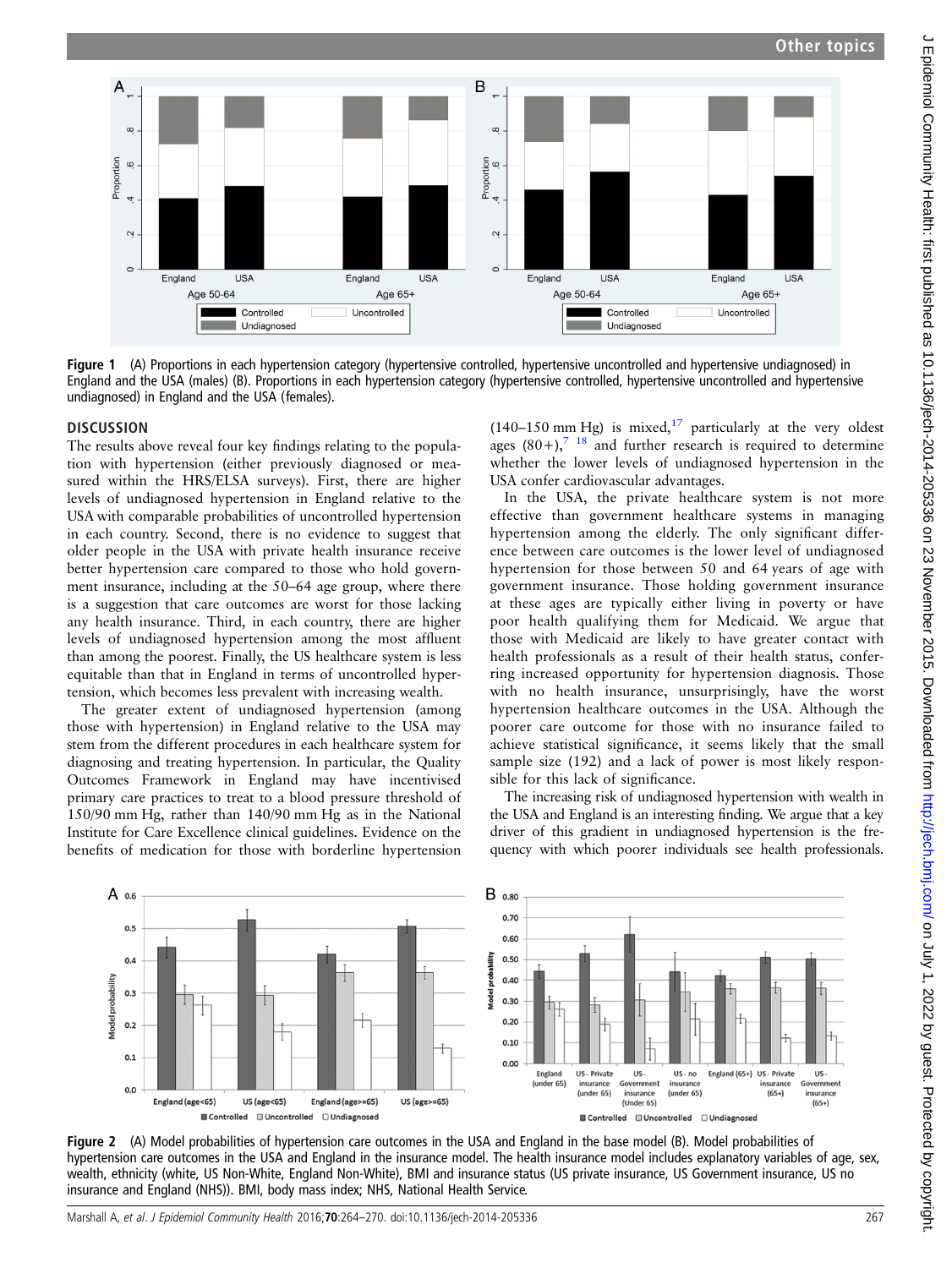#### <span id="page-4-0"></span>Table 2 RRR\* from the base and health insurance models

|                                | Under 65‡  |      |          | Over 65‡   |           |           |
|--------------------------------|------------|------|----------|------------|-----------|-----------|
|                                | <b>RRR</b> | SE   | p > z    | <b>RRR</b> | SE        | p > z     |
| Uncontrolled hypertensiont     |            |      |          |            |           |           |
| Base model§                    |            |      |          |            |           |           |
| England                        | 1          |      |          | 1          |           |           |
| <b>USA</b>                     | 0.83       | 0.10 | 0.11     | 0.83       | 0.06      | 0.02      |
| Insurance model¶               |            |      |          |            |           |           |
| US Private insurance           | 1          |      |          | 1          |           |           |
| <b>US Government insurance</b> | 0.96       | 0.20 | 0.86     | 1.02       | 0.09      | 0.80      |
| US no insurance                | 1.54       | 0.38 | 0.07     | <b>NA</b>  | <b>NA</b> | <b>NA</b> |
| England                        | 1.25       | 0.15 | 0.07     | 1.21       | 0.10      | 0.03      |
| Undiagnosed hypertension+      |            |      |          |            |           |           |
| Base model§                    |            |      |          |            |           |           |
| England                        | 1          |      |          | 1          |           |           |
| <b>USA</b>                     | 0.57       | 0.07 | < 0.0001 | 0.50       | 0.05      | < 0.0001  |
| Insurance model¶               |            |      |          |            |           |           |
| US Private insurance           | 1          |      |          | 1          |           |           |
| US Government insurance        | 0.32       | 0.13 | 0.01     | 1.11       | 0.15      | 0.45      |
| US no insurance                | 1.35       | 0.37 | 0.27     | NА         | <b>NA</b> | <b>NA</b> |
| England                        | 1.66       | 0.22 | < 0.0001 | 2.14       | 0.24      | < 0.0001  |

\*RRR are the exponential of the coefficients in the multinomial logistic regression. They give the relative risk of switching between explanatory variable categories on being in a category of the response variable compared to the reference category. For example, in the insurance model (under the age of 65), the relative risk ratio of switching from US private insurance to US Government insurance is 0.32 for being in the undiagnosed hypertension category versus the controlled hypertension category (reference). In other words, the expected risk of staying in the undiagnosed hypertension category (as opposed to the reference of controlled hypertension) is lower for respondents with US Government insurance than with US Private insurance. †The reference category is controlled hypertension.

‡Models are fitted for the under 65 and the 65 and over age groups separately. §The base model includes explanatory variables of age, sex, country, ethnicity (white, US Non-White, England Non-White), BMI.

¶The health insurance model includes explanatory variables of age, sex, wealth, ethnicity (white, US Non-White, England Non-White), BMI and insurance status (US private insurance, US Government insurance, US no insurance and England (NHS)).

BMI, body mass index; NA, not applicable; NHS, National Health Service; RRR, relative risk ratios.

Research suggests poorer people are most likely to visit their doctor (although this gradient loses statistical significant or changes direction when health need is taken into account),  $19$  offering a greater opportunity for blood pressure checks. Support for our hypothesis is provided by including a variable indicating whether a person had their blood pressure measured in the year prior to their survey interview. This removes the wealth gradient in undiagnosed hypertension in England (results not shown). Undiagnosed hypertension is not related to wealth at the older age group  $(65+)$ , possibly reflecting the introduction of routine health tests at age 65.

Levels of uncontrolled hypertension are more evenly distributed by wealth in universal government administered healthcare systems than in private healthcare systems. We see no evidence of a gradient in uncontrolled hypertension in England under the NHS. In the USA, the risks of uncontrolled hypertension fall with wealth for those aged 50–64, where private health insurance dominates, and while a similar gradient exists over the age of 65, where there is universal health coverage (Medicare), it is less prominent. Private healthcare systems appear to disadvantage poorer people who may be unable to afford the costs of healthcare and have higher levels of uncontrolled hypertension relative to the richest as a result, a finding noted elsewhere.<sup>[14](#page-6-0)</sup>

A key strength of this study is that our findings are based on representative samples of the community-dwelling population at

#### Table 3 RRR\* from the USA and England wealth models

|                            |            | Under 65  |       |              | Over 65   |       |  |
|----------------------------|------------|-----------|-------|--------------|-----------|-------|--|
|                            | <b>RRR</b> | <b>SE</b> | p > z | <b>RRR</b>   | <b>SE</b> | p > z |  |
| England wealth modelt      |            |           |       |              |           |       |  |
| Uncontrolled hypertension# |            |           |       |              |           |       |  |
| Wealth model (England)     |            |           |       |              |           |       |  |
| 1 Poorest quintile         | 1          |           |       | $\mathbf{1}$ |           |       |  |
| $\overline{2}$             | 0.87       | 0.21      | 0.56  | 1.27         | 0.25      | 0.23  |  |
| 3                          | 1.00       | 0.25      | 1.00  | 1.15         | 0.22      | 0.47  |  |
| $\overline{4}$             | 1.56       | 0.36      | 0.05  | 1.25         | 0.25      | 0.26  |  |
| 5 Richest quintile         | 1.08       | 0.25      | 0.76  | 1.29         | 0.26      | 0.20  |  |
| Undiagnosed hypertension‡  |            |           |       |              |           |       |  |
| Wealth model (England)     |            |           |       |              |           |       |  |
| 1 Poorest quintile         | 1          |           |       | $\mathbf{1}$ |           |       |  |
| $\overline{2}$             | 1.19       | 0.29      | 0.47  | 0.89         | 0.19      | 0.58  |  |
| $\overline{3}$             | 1.46       | 0.37      | 0.13  | 0.92         | 0.20      | 0.71  |  |
| $\overline{4}$             | 1.68       | 0.41      | 0.03  | 0.96         | 0.21      | 0.84  |  |
| 5 Richest quintile         | 1.58       | 0.38      | 0.06  | 1.36         | 0.29      | 0.15  |  |
| US wealth modelt           |            |           |       |              |           |       |  |
| Uncontrolled hypertension‡ |            |           |       |              |           |       |  |
| Wealth model (USA)         |            |           |       |              |           |       |  |
| 1 Poorest quintile         | 1          |           |       | $\mathbf{1}$ |           |       |  |
| $\overline{2}$             | 1.07       | 0.23      | 0.75  | 0.98         | 0.14      | 0.91  |  |
| 3                          | 0.80       | 0.19      | 0.34  | 1.00         | 0.14      | 0.98  |  |
| $\overline{4}$             | 0.65       | 0.17      | 0.10  | 0.73         | 0.11      | 0.03  |  |
| 5 Richest quintile         | 0.57       | 0.15      | 0.04  | 0.78         | 0.12      | 0.10  |  |
| Undiagnosed hypertension‡  |            |           |       |              |           |       |  |
| Wealth model (USA)         |            |           |       |              |           |       |  |
| 1 Poorest quintile         | 1          |           |       | 1            |           |       |  |
| $\overline{2}$             | 1.58       | 0.48      | 0.13  | 1.07         | 0.23      | 0.77  |  |
| 3                          | 1.46       | 0.47      | 0.24  | 1.21         | 0.26      | 0.39  |  |
| $\overline{4}$             | 2.26       | 0.72      | 0.01  | 1.24         | 0.26      | 0.30  |  |
| 5 Richest quintile         | 2.43       | 0.77      | 0.01  | 1.07         | 0.23      | 0.76  |  |

\*The relative risk ratios are the exponential of the coefficients in the multinomial logistic regression. They give the relative risk of switching between explanatory variable categories on being in a category of the response variable compared to the reference category. For example, in the wealth model (under the age of 65), the relative risk ratio of switching from the poorest quintile to the richest quintile is 0.57 for being in the uncontrolled hypertension category versus the controlled hypertension category (reference). In other words, the expected risk of staying in the uncontrolled hypertension category (as opposed to the reference of controlled hypertension) is lower for the richest individuals compared to the poorest individuals. †Models control for age, sex, wealth, ethnicity (white, Non-White), BMI and are fitted separately for each country and for each age groups (50–64 and 65+). ‡The reference category is controlled hypertension. BMI, body mass index; RRR, relative risk ratios.

least 50 years of age in the USA and England. However, there are some limitations to this work. First, our data are subject to issues of non-response. Although we deal with any resulting bias through the use of survey weights and refreshment samples, we cannot be certain that we have accounted for all the differences between those who participated in the survey and those who dropped out. Second, we attribute differences in healthcare outcomes to the provider of healthcare in each country (government and private) but acknowledge that a number of other differences might be involved. For example, compared to England, the USA has a more specialised health service (higher ratio of specialists to generalists), spends more of its gross domestic product (GDP) on healthcare, and has a multitude of investors in healthcare (compared to a single payer in England), complicating chains of accountability.<sup>[14](#page-6-0)</sup> Finally, we accept that our measurement threshold for hypertension of 140/90 mm Hg on average of at least two measurements during a single clinical visit differs slightly from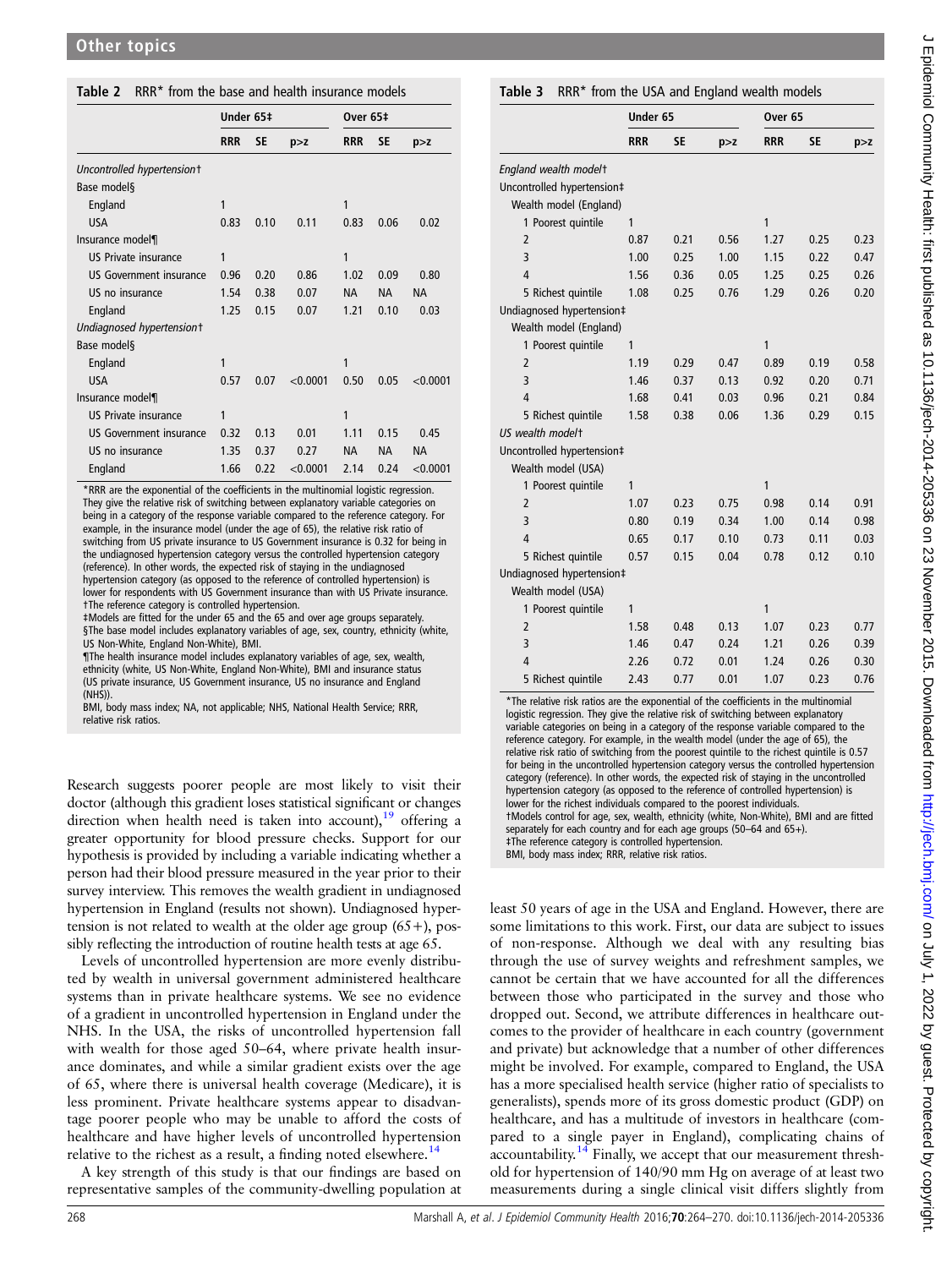<span id="page-5-0"></span>the national guidelines in the USA and England, $10^{-11}$  which require demonstration of high blood pressure on two separate clinical occasions. As a result, our analysis may overestimate levels of undiagnosed hypertension. Nevertheless, given that we used common study methods and definitions in the USA and England, our findings on country-specific differences in hypertension care outcomes should still hold.

In conclusion, our results on hypertension care outcomes for the hypertensive population (diagnosed or measured within the HRS/ELSA survey) reveal higher levels of undiagnosed hypertension in England compared to the USA, a result that may stem from different guidelines around the treatment of the condition. Importantly, levels of uncontrolled hypertension are similar in each country, indicating that once the condition is identified, the performance of the USA and English health systems is comparable. The US health system appears less equitable than that in England in terms of uncontrolled hypertension, perhaps as a result of the costs of healthcare in the USA which poorer individuals are less able to meet. For older people in the USA, there appears to be no advantage in holding private health insurance

## What is already known on this subject

Previous research suggests that treatment of hypertension among the adult population is more aggressive in the USA compared to the UK. At the older ages, levels of diagnosed hypertension are higher in the USA compared to England with comparable levels of measured hypertension in each country (using a threshold of 140/90 mm Hg).

# What this study adds

We extend the existing research to examine differences in hypertension healthcare outcomes across wealth quintiles and insurance groups among older populations in the USA and in England. In our analysis of a sample of the population with hypertension (either diagnosed or measured within the survey data used), we confirm the consequences of more aggressive treatment of hypertension in the USA, finding higher levels of undiagnosed hypertension among older people in England that may stem from different guidelines around the treatment of the condition in each country. We do not find evidence of better hypertension healthcare in government compared to private health insurance groups in the USA. In each country, there is some evidence that levels of undiagnosed hypertension rise with wealth for those under 65, most likely reflecting wealth gradients in frequency of blood pressure measurement. In terms of uncontrolled hypertension, we find evidence to suggest that Government health systems lead to more equitable care compared to private health systems. Uncontrolled hypertension reduces with increasing wealth in the USA, particularly for the 50–64 age group where the majority of healthcare is provided by the private sector. We observe no such gradient in uncontrolled hypertension in England where the National Health Service provides universal health cover.

compared to Government health insurance in terms of the hypertension care received. Interestingly, in both countries, the levels of undiagnosed hypertension are greatest for the most affluent, a result that may reflect less frequent tests of blood pressure among the most wealthy.

Acknowledgements This paper is part of the research of the fRaill project (<http://www.ihs.manchester.ac.uk/MICRA/fRaill/>), which is funded by the cross-research council Lifelong Health and Wellbeing Programme (project reference G1001375/1). The involvement of Lee and Feeney in this project was funded by the US Department of Health and Human Services, National Institutes of Health, National Institute on Aging (project reference: 2R01 AG030153). Additionally, the authors are grateful to the reviewers whose comments much improved this paper.

Contributors AM conducted the analysis, prepared the data, contributed to the study design and wrote the paper. JN proposed and designed the study. KF and JL prepared the US data. BV contributed to the study design and data preparation. NP provided a medical perspective to aid the interpretation of the results. All authors commented on the paper and contributed to its development.

Funding Economic and Social Research Council. G1001375/1. Medical Research Council. G1001375/1. US Department of Health and Human Services. National Institutes of Health. National Institute on Aging. 2R01 AG030153.

Competing interests None declared.

Ethics approval The study uses secondary data (English Longitudinal Study of Ageing and the Health and Retirement Survey) that are freely available to academic researchers.

Provenance and peer review Not commissioned; externally peer reviewed.

Data sharing statement This is not applicable for this study. We use secondary data sources (English Longitudinal Study of Ageing and the Health and Retirement Survey) that are freely available to academic researchers.

Open Access This is an Open Access article distributed in accordance with the terms of the Creative Commons Attribution (CC BY 4.0) license, which permits others to distribute, remix, adapt and build upon this work, for commercial use, provided the original work is properly cited. See: [http://creativecommons.org/](http://creativecommons.org/licenses/by/4.0/) [licenses/by/4.0/](http://creativecommons.org/licenses/by/4.0/)

## **REFERENCES**

- 1 World Health Organisation. A global brief on hypertension: silent killer, global public health crisis. Geneva: WHO Press, 2013. [http://apps.who.int/iris/bitstream/](http://apps.who.int/iris/bitstream/10665/79059/1/WHO_DCO_WHD_2013.2_eng.pdf) [10665/79059/1/WHO\\_DCO\\_WHD\\_2013.2\\_eng.pdf](http://apps.who.int/iris/bitstream/10665/79059/1/WHO_DCO_WHD_2013.2_eng.pdf)
- 2 Fields LE, Burt VL, Cutler J, et al. The burden of adult hypertension in the United States 1999 to 2000: a rising tide. [Hypertension](http://dx.doi.org/10.1161/01.HYP.0000142248.54761.56) 2004;44:398-404.
- 3 Franklin SS. Hypertension in older people: part 2. [J Clin Hypertens \(Greenwich\)](http://dx.doi.org/10.1111/j.1524-6175.2006.05116.x) 2006;8:521–5.
- Franklin SS, Gustin W, Wong ND, et al. Hemodynamic patterns of age-related changes in blood pressure: the Framingham Heart Study. [Circulation](http://dx.doi.org/10.1161/01.CIR.96.1.308) 1997;96:308–15.
- 5 Marmot MG. Geography of blood pressure and hypertension. Br Med Bull 1984;40:380–6.
- 6 Mojon-Azzi S, Sousa-Poza A. Hypertension and life satisfaction: an analysis using data from the Survey of Health, Ageing and Retirement in Europe. [Appl Econ Lett](http://dx.doi.org/10.1080/13504850903508291) 2011;18:183–7.
- 7 Beckett N, Peters R, Tuomilehto J, et al., HYVET Study Group. Immediate and late benefits of treating very elderly people with hypertension: results from active treatment extension to Hypertension in the Very Elderly randomised controlled trial. [BMJ](http://dx.doi.org/10.1136/bmj.d7541) 2012;344:d7541.
- 8 Chaudhry KN, Chavez P, Gasowski J, et al. Hypertension in the elderly: some practical considerations. [Cleve Clin J Med](http://dx.doi.org/10.3949/ccjm.79a.12017) 2012;79:694-704.
- 9 Reitz C, Tang MX, Manly J, et al. Hypertension and the risk of mild cognitive impairment. [Arch Neurol](http://dx.doi.org/10.1001/archneur.64.12.1734) 2007;64:1734–40.
- 10 National Institute for Clinical Excellence. Management of hypertension in adults in primary care. National Institute for Clinical Excellence clinical guideline 34. 2006. <http://www.nice.org.uk/guidance/cg34>
- 11 U.S. Department of Health and Human Services. The Seventh Report of the Joint National Committee on Prevention, Detection, Evaluation, and Treatment of High Blood Pressure. NIH Publication No. 04–5230. 2004. [http://www.nhlbi.nih.gov/](http://www.nhlbi.nih.gov/files/docs/guidelines/jnc7full.pdf)files/ [docs/guidelines/jnc7full.pdf](http://www.nhlbi.nih.gov/files/docs/guidelines/jnc7full.pdf)
- 12 Banks J, Marmot M, Oldfield Z, et al. Disease and disadvantage in the United States and in England. [JAMA](http://dx.doi.org/10.1001/jama.295.17.2037) 2006;295:2037–45.
- 13 Wolf-Maier K, Cooper RS, Kramer H, et al. Hypertension treatment and control in five European countries, Canada, and the United States. [Hypertension](http://dx.doi.org/10.1161/01.HYP.0000103630.72812.10) 2004;43:10-17.